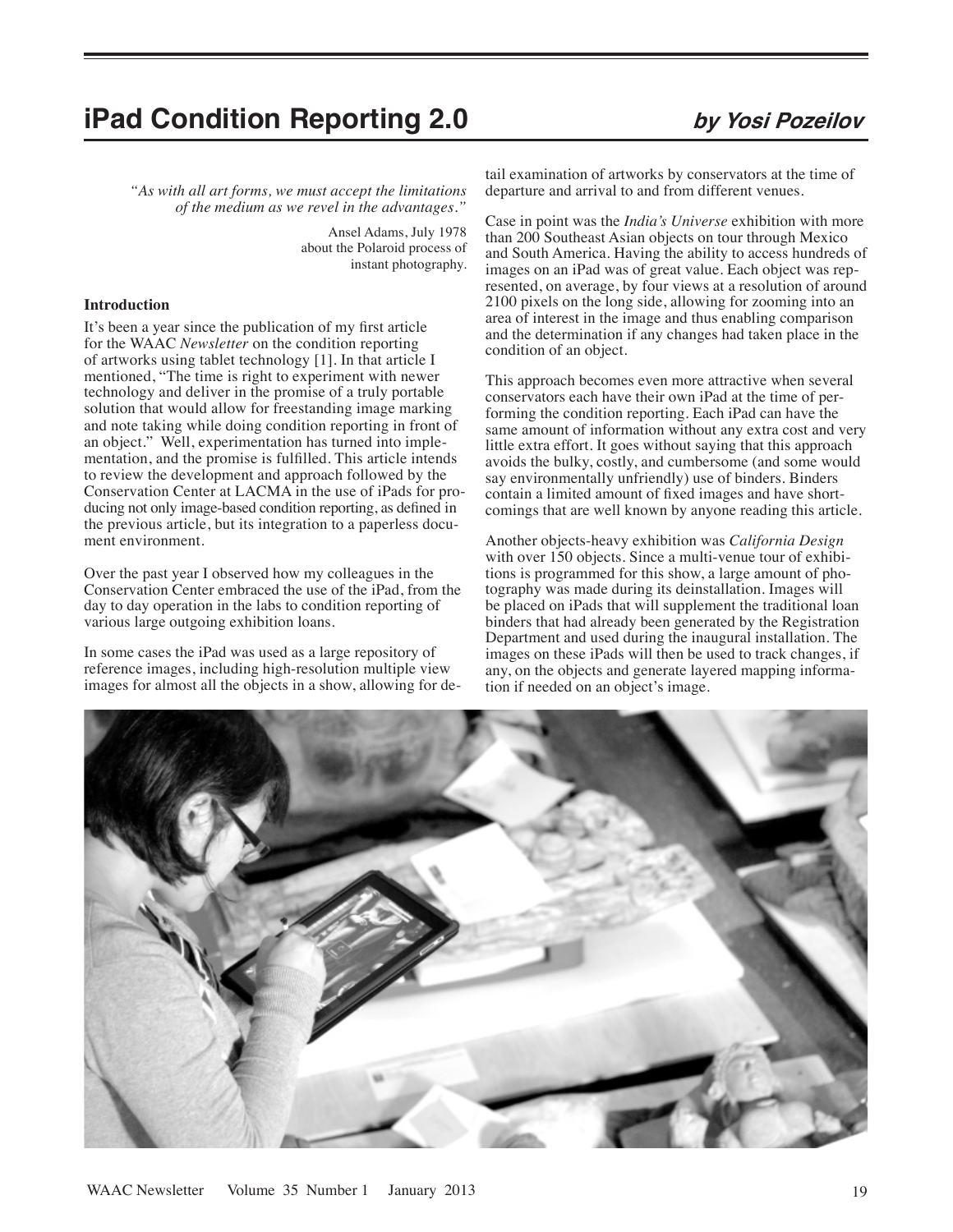# **iPad Condition Reporting 2.0, continued**

As a separate example the iPad was also used to track and document the condition of loaned artifacts to the museum, like in the case of Ai Wei Wei's *Zodiac Circle*. These large bronzes presented conditions that were of concern to the conservators. In order to keep track of any possible changes, detailed imagery was generated and augmented with the addition of condition mapping using the iPad, in this way facilitating the artwork's periodic inspection and monitoring.



In the past year we have been able to corroborate the assumption, made in the previous article, that the iPad had an organic nature to its use. Having our finger, and the sense of touch, as the main means of inputting information into the tablet makes the transition from pen and paper to digital documents a very natural one.

The use of the tablet very quickly becomes second nature, so much so that many colleagues (including myself) find ourselves touching, unintentionally, the screen of our laptops hoping to move, open, pinch, or interact in any way with the inanimate screen. So, yes we are the touchy-feely kind even if we don't like to admit it. Due to the easy transition, the migration from paper forms to digital ones was satisfactory even from the most traditionalist at the Center.

### **The Logistics and Hardware**

To get the necessary hardware, we need to spend money, and the good news here is that the costs listed in last year's article remain about the same for the iPad and peripherals as well as for the applications . Additionally, the fourth generation iPad (the current device at time of publication) has more than double the computing power and almost quadruple the screen resolution of the first generation iPad. In effect this constitutes a reduction in price if viewed from the technological standpoint.

Continuous advancements in both the operating system by Apple (iOS), and the Apps we use by its developers, have made the use of the iPad a less cumbersome experience and a more practical one too. The iPad since iOS v5.0 has become a computer-independent device (meaning that its set-up and use never require a computer) capable of running various programs simultaneously in the background, known as multitasking.

An important part of the logistics is dealing with the administration and maintenance of the tablets in a multi iPad environment like the one at our Center.

The creation of an account under a credit card and email address, as explained in the first article, became impractical the minute we bought our sixth iPad. This is because Apple allows the sharing of Apps on a maximum of five iOS devices (iPad, iPod, and iPhone all included in this policy) in what they refer to as, "sharing in a household among family members." Although, yes, we are like a big family, this was not the right way to be managing our iPads.

Right about the time I was faced with the dilemma of the extra devices and providing them with the necessary software, Apple came up with a possible solution. Realizing that many corporations and institutions were adopting iPads as working tools and that all were facing the same problem of administration, Apple started offering the option of corporate accounts. These accounts are designed to be managed by the institution's Information and Technology Departments (IS) allowing for the purchasing, licensing, and distribution of the Apps for more (way more) than five devices.

So I tried enlisting the help of our IS department to establish a corporate account; a process that should have taken a week to get accomplished dragged on for months. This resulted in a worse situation, as we had now lost control over the iPads, and we were tied to the availability and motivation of the IS personnel to help with our needs. Needless to say this approach was a complete debacle and was abandoned.

In an effort to regain control over the iPads, I took a page from a recent change in policy regarding mobile phones at LACMA. The institution had given phones to managers, providing a fixed monthly stipend to help cover the monthly expenses. In that same spirit I suggested to the head of the Conservation Center, Mark Gilberg, that we mimic this policy for the iPads and conservators.

In this way we could assign an iPad to an specific conservator, and in lieu of a recurrent monthly expense, the Center would reimburse the conservator for the onetime cost of purchasing the necessary Apps needed for work. The only commitment from the conservator would be to have the iPad ready and available for work by all in the lab. We are moving forward with this initiative, and it should make life easier. At least I hope so.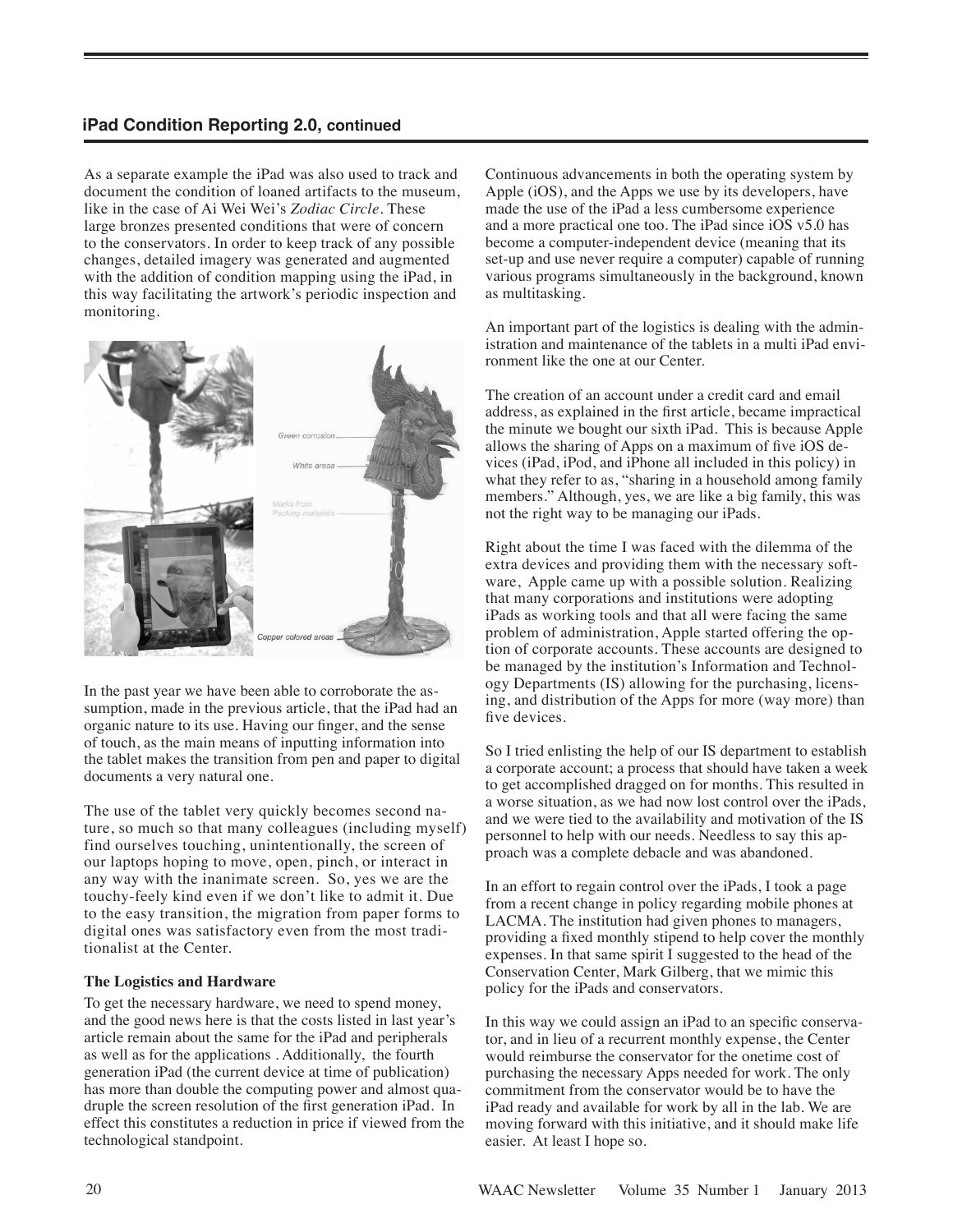# **iPad Condition Reporting 2.0, continued**

## **The Apps**

The *Artstudio* App continues to be at the center of our imagebased condition reporting, or image mapping. This App, though, has gone through a complete overhaul at the user interface level with the release of version 5.0. This version also changed the inner workings of the program and the amount of memory and computing power that it uses. (This meant for us that our first generation iPads would not be updated and would remain running *Artstudio* v4.6.) This latest version of *Artstudio* allows for higher resolution images and editable text, but at a cost in the number of layers that can be created for an image.

We had gained a good amount of experience working with and using images for over a year, but when it came to working with condition report forms, we were lagging behind. The LACMA Registration Department provides the conservators with the condition report forms on paper, and until recently this remained unchanged.

A few months ago I established a workflow based on the use of a second App called *Notability*. This App lets us import a blank PDF form that contains only the tombstone information for the object that needs to be conditioned. This form is generated directly from our newly established collection managing software, the well known TMS (The Museum System).

With *Notability* we can fill out the form as if we were doing it on paper. (I was going to say "by hand" but actually that describes the iPad method much better). We can check boxes and mark diagrams using the pencil tool. We can also type editable text (which beats handwriting). We can insert images from a variety of sources which can be resized, marked, and captioned. We can also add extra pages to the document and record voice annotations and other useful functions. The end result is a professional looking condition report form in a PDF format that we can export, print, email, or archive.

#### **Sharing and Managing Information**

Having figured out the working logistics (Apps, workflows, etc.) inside the iPad, the next big challenge was getting information in and out of the iPad. For many, these two operations are the bottlenecks in the process of using the iPad.

In general we are used to physically moving information from one device to the other, and the iPad is designed to function mostly untetherd from any device. Moving information wirelessly through the air is something we needed to adapt to since this is a new way of transferring data.

One of the easiest ways to share information with the iPad is via email, but this really works only when a limited number of documents or images are being transferred. It becomes more complicated when we need to deal with a larger amount of information. However with the use of different strategies this process has improved, although not flawlessly.

The methods I will discuss involve the use of a wireless connecting device called *Airstash*, the use a cloud base system like *Dropbox*, the attachment *Camera Kit*, and the *iTunes* program. Depending on whether we are working with images or documents, we will need to use different approaches.